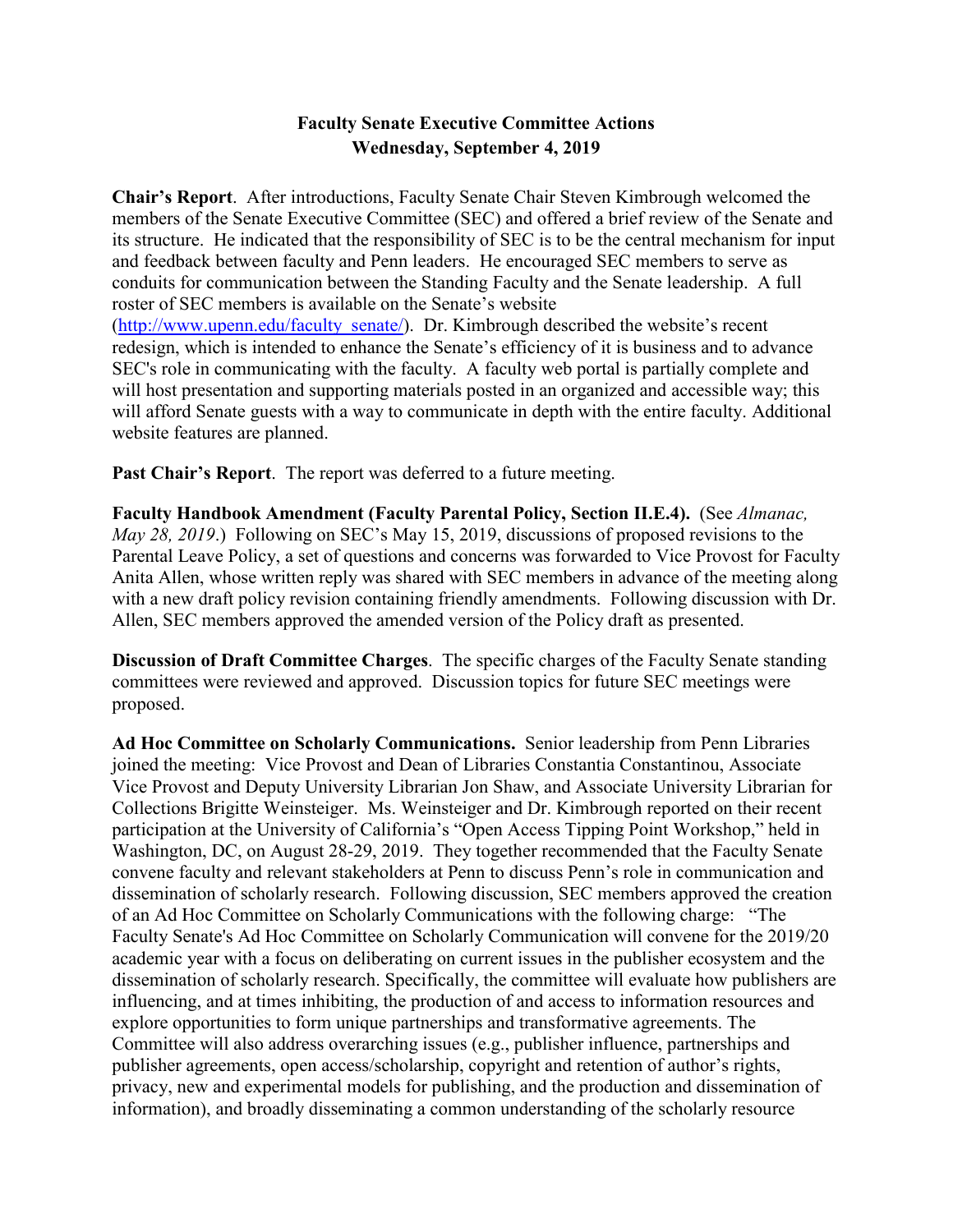landscape and developments within it. The Ad Hoc Committee's work will be prioritized by the group to keep interests aligned with the priorities of the Senate. The Committee may review some of the current topics and engender more of an environment for collective awareness of the issues and action. The Committee may delve into practices of the faculty in their various roles in scholarly production (e.g., as authors, editors, reviewers) and how we can collectively as a University better support greater dispersal of our information resources developed and managed at Penn through broader support for an area that manifests from one of the topics explored (e.g., greater copyright navigation assistance for authors; or building a greater faculty understanding around the Elsevier/University of California relationship). The Committee shall have power to present reports and recommendations on any matter relating to scholarly communications to the Senate. The Committee shall be governed in its responsibilities and procedures by rules established by the Faculty Senate. The Committee's work will be reviewed on a yearly basis by the Senate Executive Committee."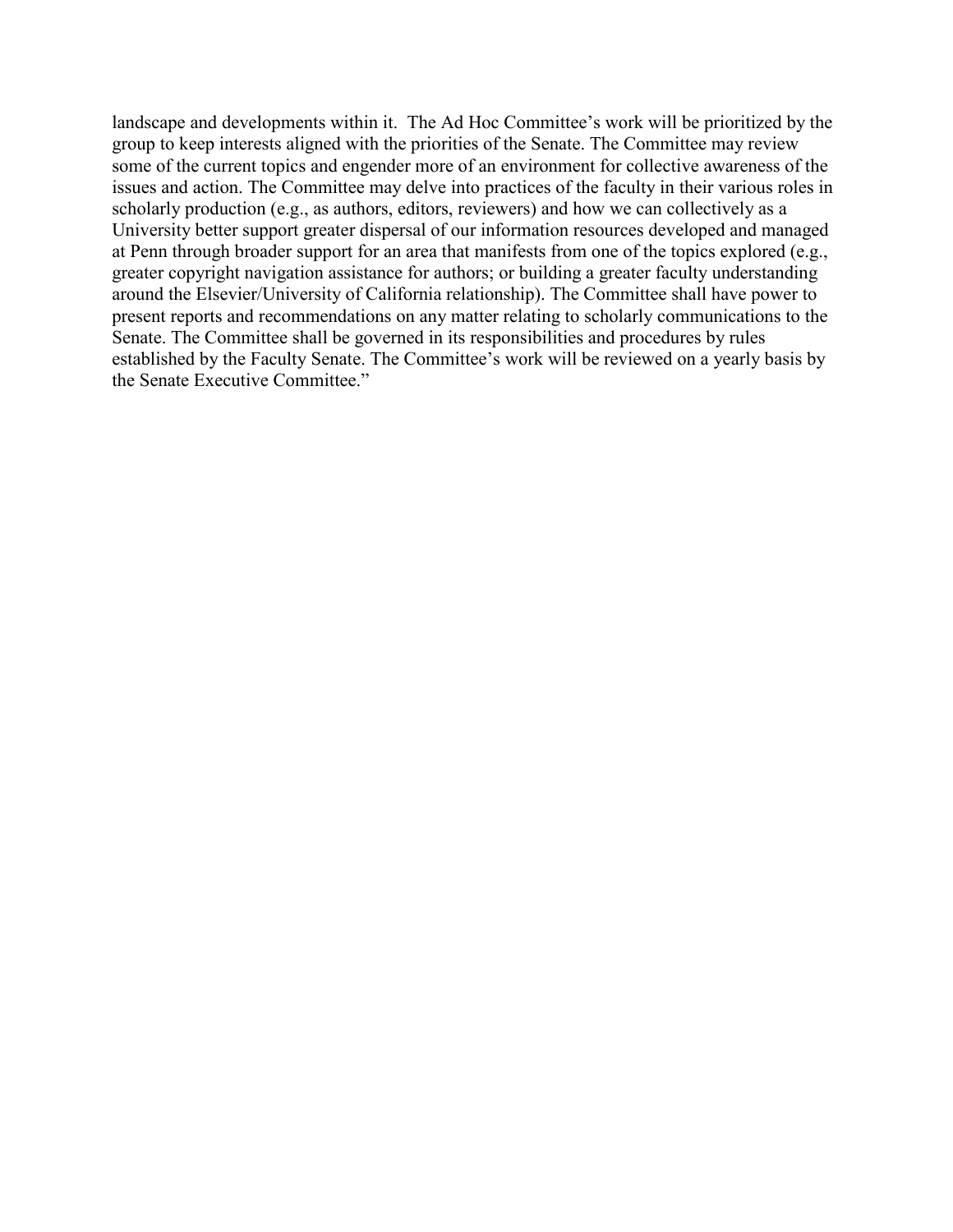## **Faculty Senate Executive Committee Actions Wednesday, October 16, 2019**

**Chair's Report.** Senate Chair Steve Kimbrough announced that the chairperson of the Senate Ad Hoc Committee on Scholarly Communications will be Daniel Raff, Associate Professor of Management in the Wharton School. A list of committee candidates has been developed, and invitations will be distributed in the coming days.

**Past Chair's Report.** Past Chair Jennifer Pinto-Martin reported on the ongoing work of the Provost's Academic Planning and Budget Committee and the Capital Council.

**2019 Senate Nominating Committee.** Pursuant to the Faculty Senate Rules, the members of SEC were requested to submit the name of a member of the Standing Faculty to appear on the Nominating Committee ballot.

**Update from the Office of the President.** President Amy Gutmann shared a progress report on the Penn Compact 2022 across three focus areas: Inclusion, Innovation, and Impact.

**Update from the Office of the Ombuds.** University Ombuds Lynn Hollen Lees and Associate Ombuds Marcia Martínez-Helfman described the work of the Office of the Ombuds. The Office has existed on campus since 1971 as an independent resource for faculty, staff, and students to aid in resolving conflict and disputes. All interactions are off-the-record, confidential, informal, impartial, and outside any academic or administrative chain of command. Patterns that surface from the concerns brought to the Ombuds are raised in a de-identified, generalized manner with appropriate leaders at the university, school, or unit level while protecting the identities of the individual visitors to the Office. During discussion with SEC members, Dr. Lees noted that the Ombuds are considering the establishment of office hours at different locations on the central campus to make it easier for their services to be accessed. Services are primarily tailored to individuals, although suggestions were made to tailor Ombuds materials for different constituencies (i.e., faculty, staff, students). SEC members emphasized the value of clarifying where the Ombuds office fits with other campus resources, and communicating publicly the conditions in which individuals should seek out the Ombuds Office, so that Penn community members fully understand the mission of the Ombuds Office and the particular needs it fills.

**Moderated Discussion.** SEC members identified specific topics to address in-depth during the current academic year, focusing in particular on matters related to climate change. SEC members were invited to recommend other topics for discourse at subsequent meetings.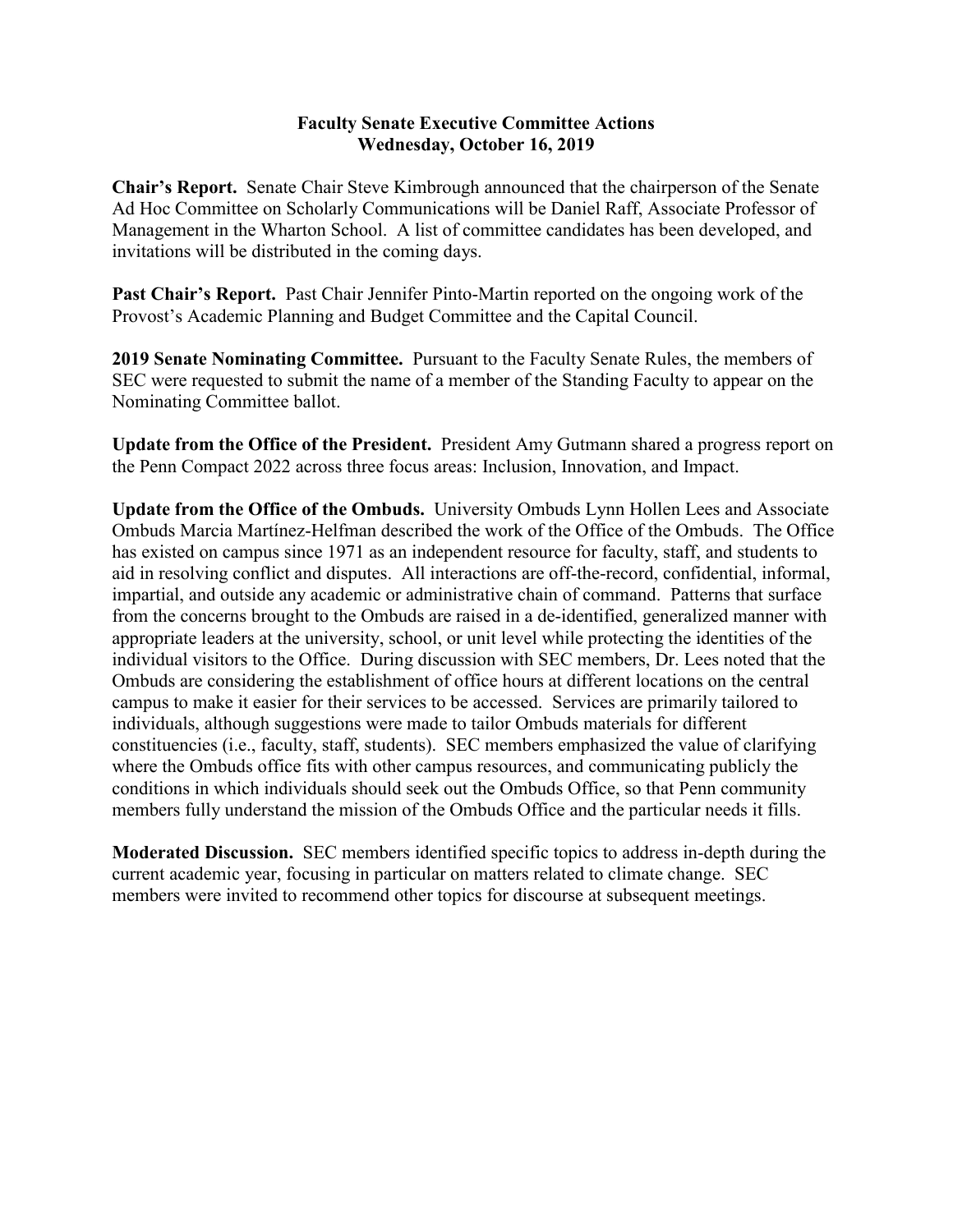## **Faculty Senate Executive Committee Actions Wednesday, November 20, 2019**

**Chair's Report.** Faculty Senate Chair Steven Kimbrough offered two announcements. The Office of the Provost invites nominations for the 2020-2021 Provost's Distinguished Visiting Faculty Fellowship through January 15, 2020. More information may be found on the Faculty Senate website [\(https://provost.upenn.edu/senate/information-and-resources-faculty\)](https://provost.upenn.edu/senate/information-and-resources-faculty), and questions may be directed to Colleen McEntee [\(cmcentee@upenn.edu\)](mailto:cmcentee@upenn.edu). Also, the Penn Alumni Association seeks nominations for its Faculty Award of Merit through February 29, 2020, at [http://www.alumni.upenn.edu/education.](http://www.alumni.upenn.edu/education)

**Past Chair's Report.** A report was not offered.

**2019 Senate Nominating Committee.** SEC members voted to adopt a membership slate for the 2019-2020 Senate Nominating Committee. The slate is published in this issue of Almanac for comment by Standing Faculty members.

**Update from the Office of the Provost.** Provost Wendell Pritchett addressed questions submitted by SEC members in advance. The Chief Wellness Officer was named an Associate Provost and will report directly to the Provost. The reorganization allows for the Chief Wellness Officer to participate in decision-making with other senior leaders at Penn to consider the impact of wellness on decisions made by the Provost's Office. On how non-academic, positive impacts of faculty can be rewarded in the hiring, tenure, and promotion phases, Provost Pritchett noted that decisions are made at the departmental and school levels and welcomed input from SEC members on how the Provost could facilitate these decision-making processes. He added that Academically Based Community Service courses serve as an opportunity for engaged scholarship for faculty as well as for students. On expansion of childcare availability on campus, he welcomed advice from faculty on the nature of childcare needs on campus. Provost Pritchett also welcomed faculty input on matters related to how the term "diversity" should be defined, measured, and applied to faculty recruitment, support, and retention, adding that both President Gutmann and he value diversity in all of its forms. He noted appreciation for efforts by the Faculty Senate to enhance the campus-wide voice and representation of Associated Faculty and Academic Support Staff. Provost Pritchett then discussed other matters with SEC members, including policies on open expression, the development of the Climate and Sustainability Action Plan 3.0, and enhancing diversity training for faculty search committees.

**Update from the Office of the Vice President for Public Safety.** Maureen Rush, Vice President for Public Safety and Superintendent of the Penn Police Department, briefed SEC members on the PennReady emergency preparedness initiative. To be "PennReady" means "to prevent, prepare for, respond to and recover from any and all emergencies that could affect the Penn and University City communities. It also means having a comprehensive plan to prevent situations that cause emergencies, preparing personnel on the procedures to follow should a crisis occur, having a well collaborated response approach from University officials and City, State and Federal agencies to effectively mitigate any crisis, being ready and able to recover quickly from emergency events to keep the mission of Penn actively moving forward." (Source: https://www.publicsafety.upenn.edu/pennready/) The PennReady crisis management plan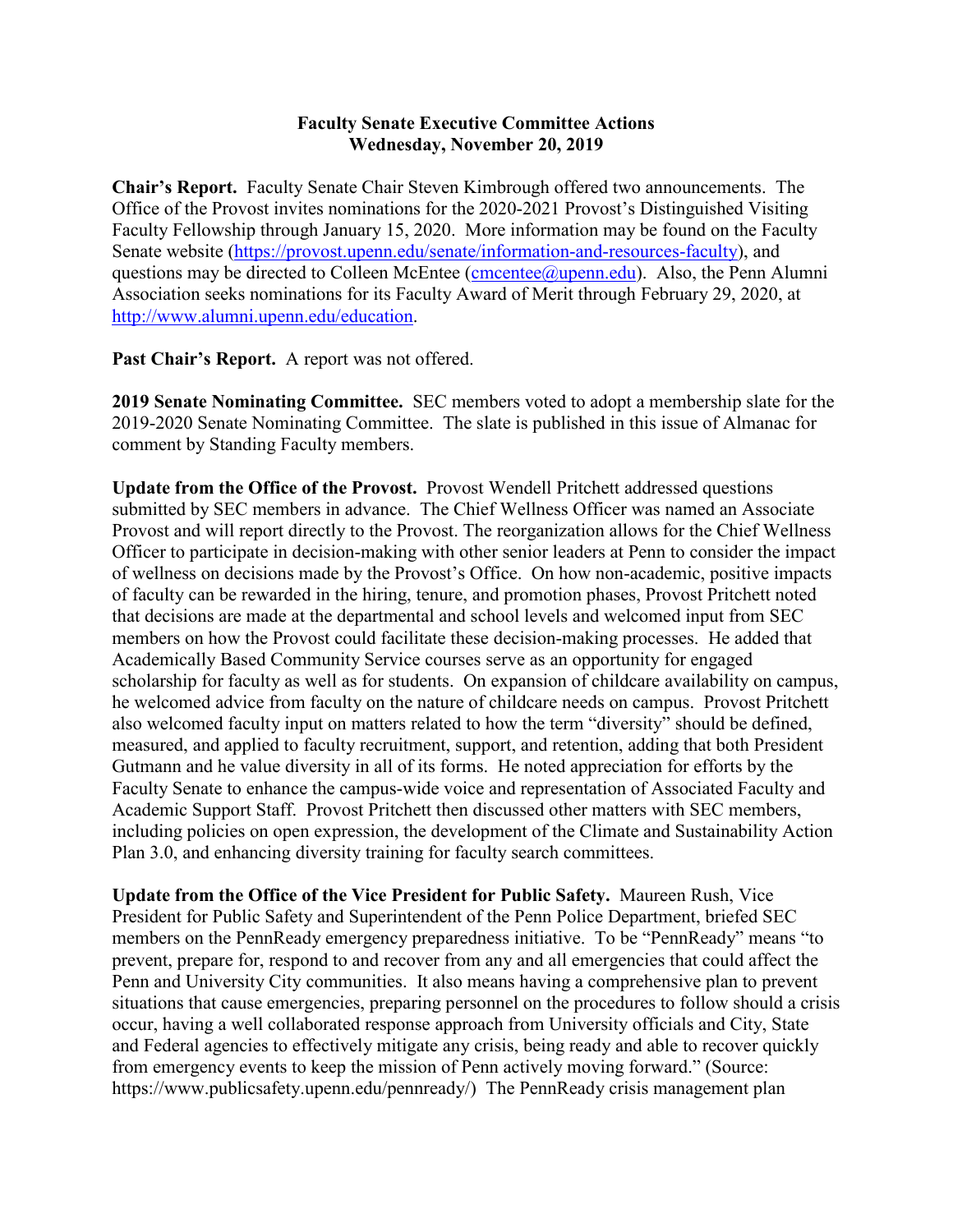includes the UPennAlert emergency notification system that pushes notifications to personal electronic devices via text and email, to sirens and public address systems on campus, and to digital displays on the Public Safety website. VP Rush encouraged Penn community members to register for emergency notification, or to ensure their contact information is current, at [https://www.publicsafety.upenn.edu/pennready/upennalert/.](https://www.publicsafety.upenn.edu/pennready/upennalert/) The Penn Siren Outdoor System (PENN SOS) can reach most individuals who are located outdoors on or near campus at the time of the announcement. Penn Guardian is a free app for all Penn community members that can determine a cell phone's GPS location, communicate between the phone and Penn police via text message, and provide a confidential way to submit a tip to Penn police. The app may be downloaded at [https://www.publicsafety.upenn.edu/pennguardian.](https://www.publicsafety.upenn.edu/pennguardian) VP Rush reviewed emergency procedures for shelter-in-place, evacuation, and lockdown-related emergencies on campus; these are illustrated in a video available on the PennReady website. VP Rush then replied to questions.

**Moderated Discussion.** The Senate Ad Hoc Committee on Scholarly Communications (announced in *Almanac* on September 4, 2019) will be chaired by Dan Raff (Associate Professor of Management). More information is available at [https://provost.upenn.edu/senate/senate-ad](https://provost.upenn.edu/senate/senate-ad-hoc-committee-scholarly-communication)[hoc-committee-scholarly-communication.](https://provost.upenn.edu/senate/senate-ad-hoc-committee-scholarly-communication) SEC also established an ad hoc committee to address campus-related issues of climate change and sustainability. Its charge and membership will be announced at a later time. Two name suggestions were offered for this committee: "Senate Ad Hoc Committee on Climate and Sustainability" ("SCOCS") and "Senate Ad Hoc Committee on the Institutional Response to the Climate Emergency" ("CIRCE").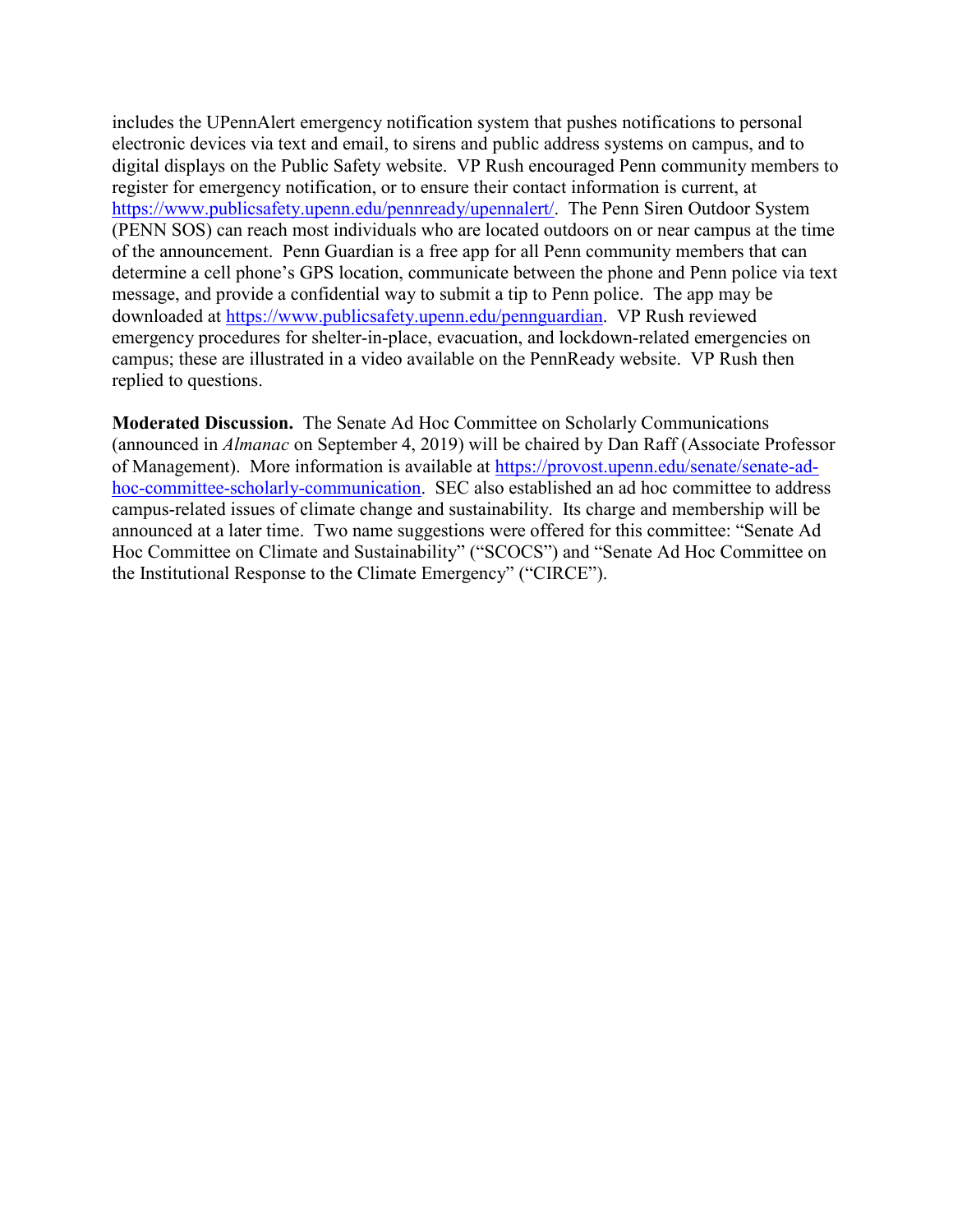## **Faculty Senate Executive Committee Actions Wednesday, December 11, 2019**

**Chair's Report.** Faculty Senate Chair Steven Kimbrough informed SEC members that all members of the Standing Faculty were invited to participate in the current meeting, given significant faculty interest in the subject matter. He also reported that Bill Braham, Professor of Architecture, will chair the Senate Ad Hoc Committee on the Institutional Response to the Climate Emergency ("CIRCE"). A full membership roster will be announced at a later time.

**Past Chair's Report.** A report was not offered.

**Panel Discussion on Penn Climate and Sustainability Action Plan 3.0 ("CSAP 3.0").** Bill Braham, Professor of Architecture, reported on the "Climate Action Plan for UPenn's Main Campus." Prof. Braham explained his longstanding consulting relationship with Facilities and Real Estate Services (FRES) in which his Center for Environmental Building and Design (CEBD) provides the analysis for the three Carbon Action Plans and building energy reduction projects. Prof. Braham also co-chairs the Utilities Subcommittee of the Environmental Sustainability Advisory Committee (ESAC), which advises FRES on the development of the Carbon Action Plans. Prof. Braham supplemented the information in CSAP 3.0 by presenting a planning document in the form of a "waterfall" diagram that illustrates Penn's carbon footprint and the strategies being used to achieve net zero carbon by 2042. (See next pages for diagram and supporting materials.) Since 2009, Penn's main campus has reduced its carbon emissions by 28.9%. With the recently approved Solar Power Purchase (PPA) agreement, CSAP 3.0 is projected to reduce campus emissions 55.5% by 2024. That plan also includes industry-wide enhancements to a "cleaner" electric grid, a program to renovate Penn's "Top 30" buildings, "continuous recommissioning" and "enhanced recommissioning" strategies for other campus buildings, and some carbon offsets purchased by Penn's steam supplier. Buildings that are the greatest consumers of energy on campus (e.g., laboratories) are prioritized for recommissioning in order to have the greatest impact. Air travel, another major source of carbon emissions, requires attention from faculty and staff as to how to affect change without a clear and evident solution. Both FRES and CIRCE will consider options for incentives and alternatives.

Vice Provost for Research Dawn Bonnell reported on the "Environmental Innovations Initiative," which was announced on December 4, and on Penn scholars' significant impact on climate change. The Initiative will begin with a series of listening tours and town halls and will consult with experts at Penn's peer institutions before formalizing a structure for the Initiative. An animal nutrition program in the Vet School has been adopted by regional farmers and has led to a measurable reduction of nitrogen and phosphorous runoff in the Chesapeake Watershed. Also, the Penn Institute for Urban Research and the Perry World House are inviting visiting scholars to launch a city climate resiliency initiative that will provide mayors of "low income cities" a support structure and knowledge to help them create climate resilient environments.

Vice President of FRES Anne Papageorge and Vice President for Business Services Division Marie Witt reported on the "Penn Climate and Sustainability Action Plan 3.0." Ms. Papageorge summarized progress on the Climate Action Plan 2.0, which concluded in 2019. The Penn Sustainability Course Inventory has expanded from 124 to 401 courses. Building-related carbon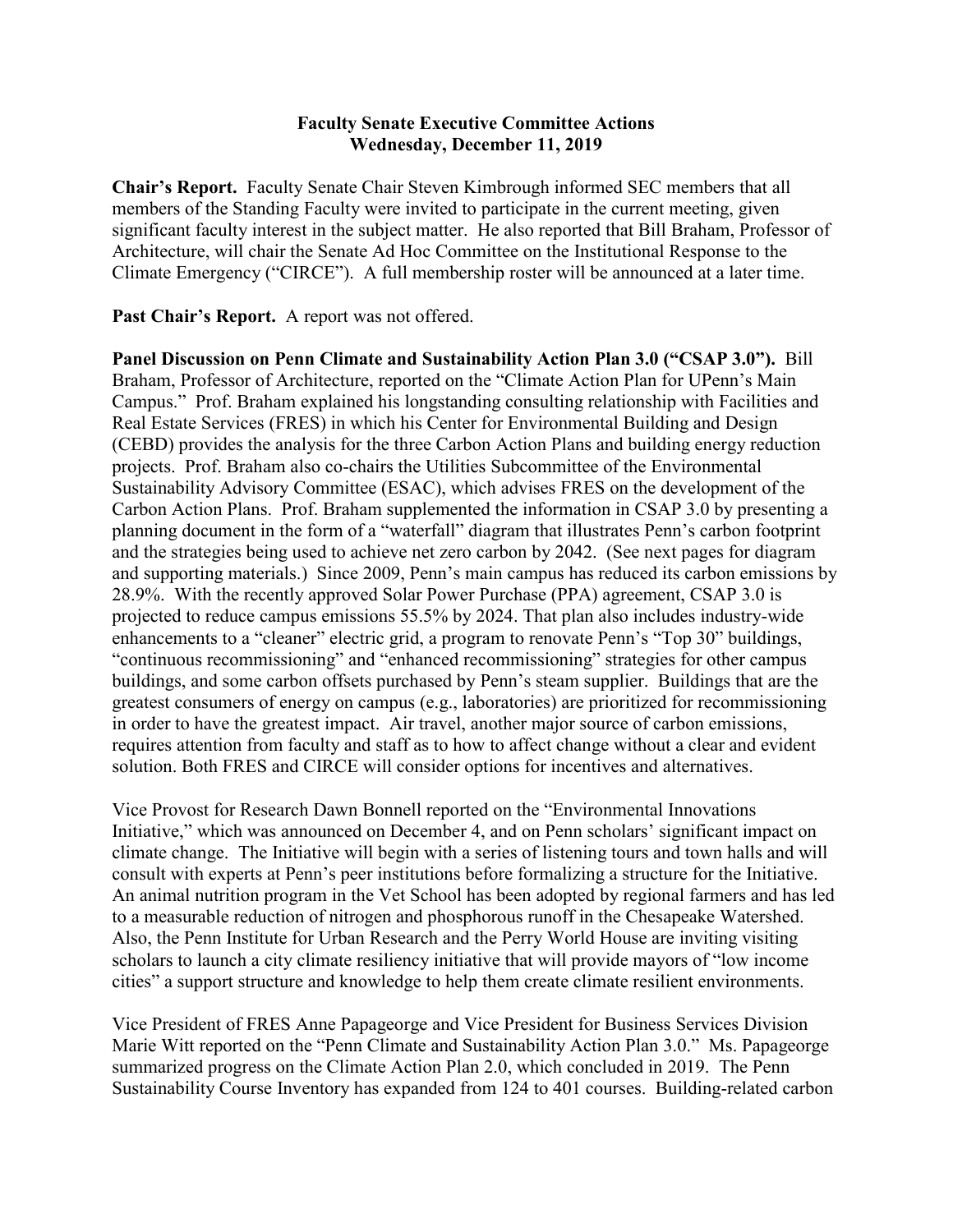emissions have decreased by nearly 30%, notwithstanding campus growth of over 600,000 square feet. Twenty-five main campus buildings and major interior renovations are LEEDcertified. Over 50% of Construction and Demolition waste is diverted from the landfill as part of LEED. CSAP 3.0 (2019-2024) sets forth goals across seven areas: academics, utilities and operations, physical environment, waste minimization and recycling, purchasing, transportation, and outreach and engagement. Penn has engaged in a 25-year contract to invest in the building of two new solar farms, the most significant commitment of this kind amongst Penn's peers.

A robust discussion ensued. Several faculty members encouraged a reframing of reporting on progress and policies in this area to ensure that perspectives on justice, human rights, and anxieties are heard. For example, future sustainability initiatives could engage students and faculty in understanding the financial, environmental, and ethical tradeoffs and decision points underlying each component of the Action Plan. Faculty members also voiced concerns that sustainability and climate action at Penn is under the domain of FRES given that the issues are broader than facilities or real estate.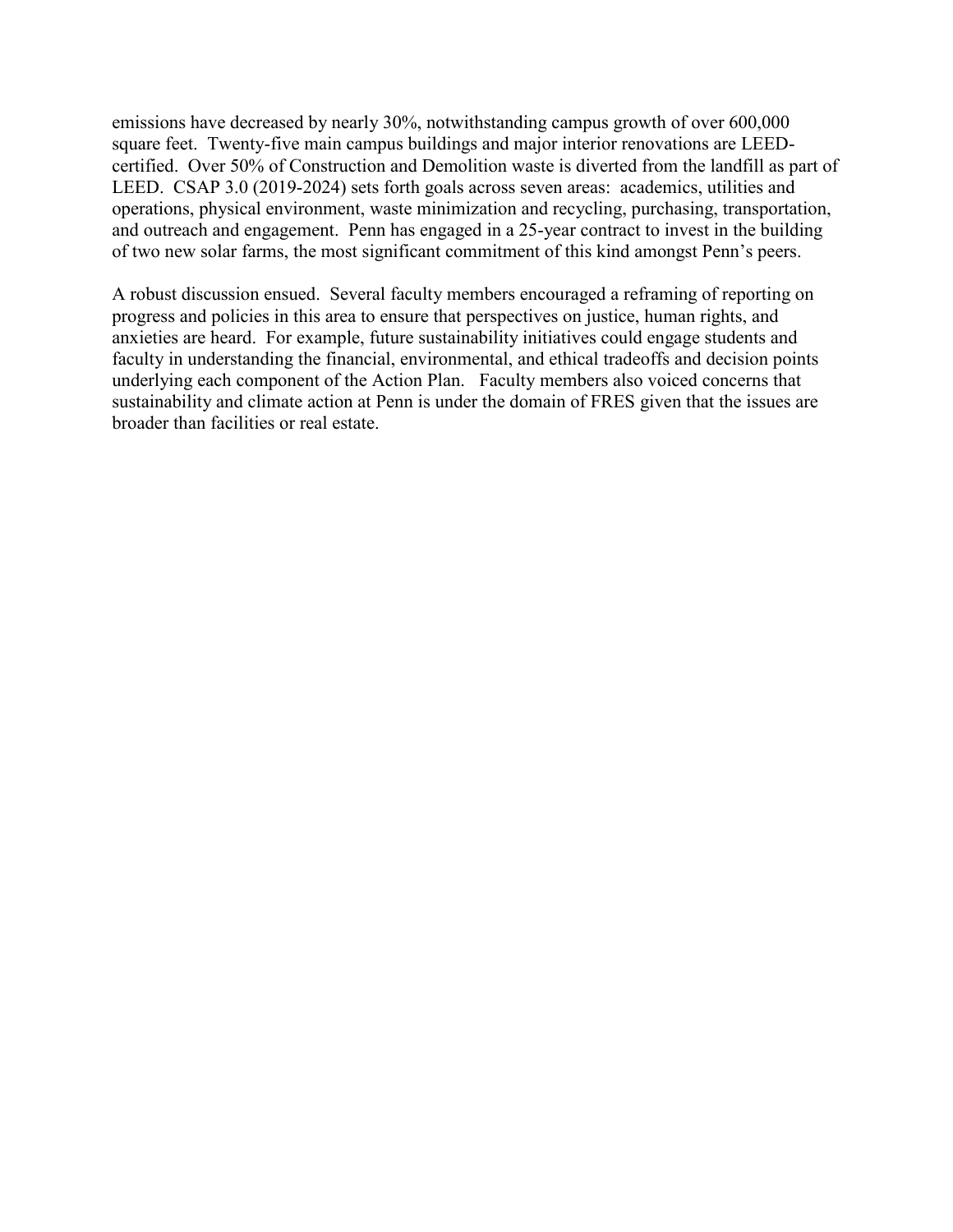

# 2019: Carbon Action Plan 3.0

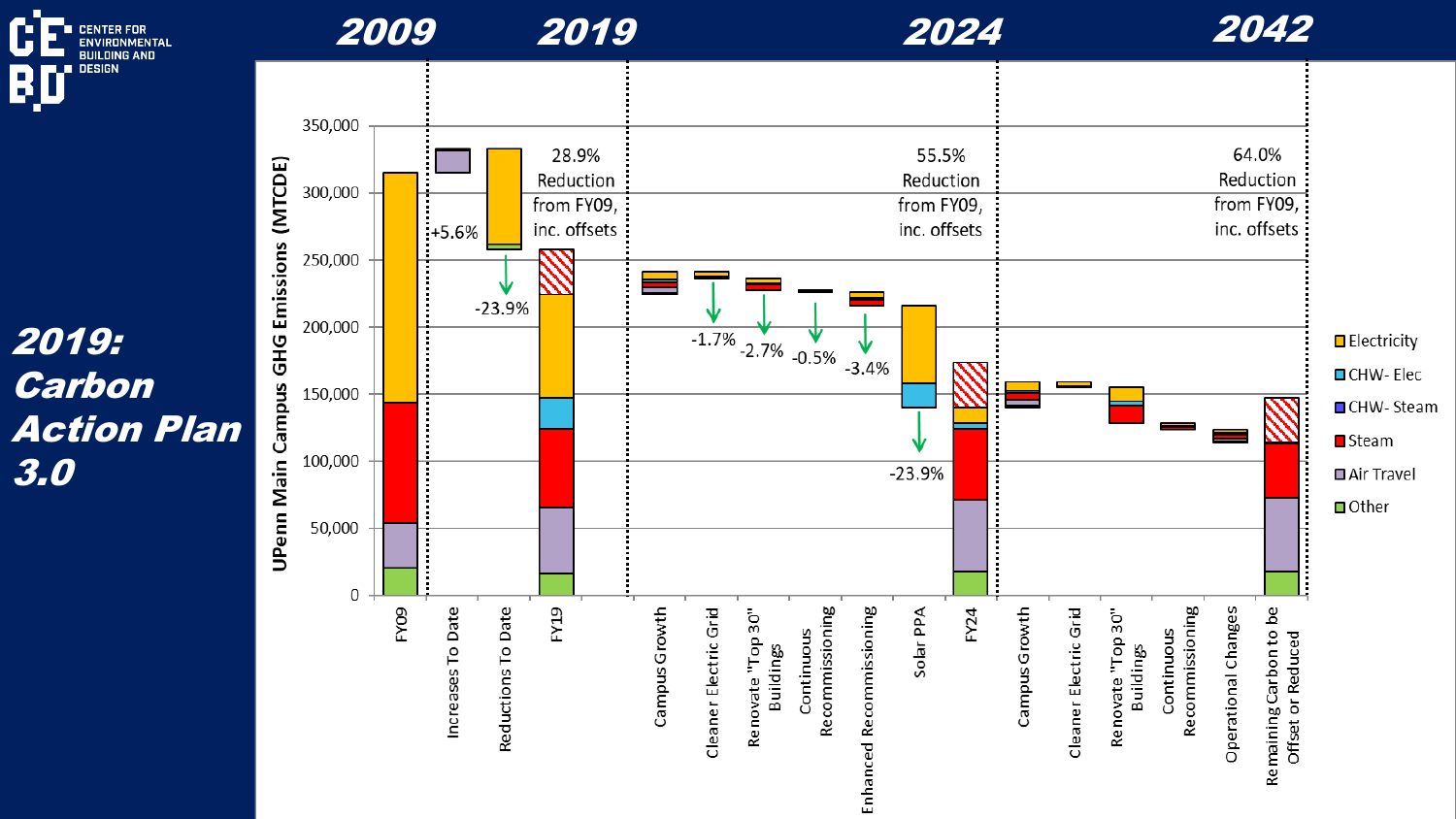**The UPenn Zero by 2042 Carbon Waterfall Diagram Dr. William Braham & Dr. Alex Waegel The Center for Environmental Building + Design 12/9/19**

#### **1- Overview**

This waterfall diagram is designed to show the progress the University of Pennsylvania has made towards its goal of carbon neutrality by 2042 along with the anticipated effects of current programs and initiatives on future carbon emissions. Its purpose is not to chart the path to neutrality, but rather to show what the likely impact of the initiatives currently underway or being planned will be on the carbon footprint. Perhaps more importantly, it shows what parts of our carbon footprint are likely to remain in 2042 despite these efforts. The carbon remaining in the projected FY42 footprint is not truly an indicator that the university will be unable to meet its neutrality goals by 2042, but rather should serve as an inventory of what should be focused on in future 5 year plans. The details of what remains in this last column are discussed in the conclusions.

The figures depicted in the waterfall diagram were developed from the work and research conducted during CAP1 and CAP2, which were the first two 5-year phases of the 2042 carbon neutrality goal representing fiscal years 2009 to 2019. As CAP2 concludes and the next 5 year plan is being developed, the waterfall diagram was conceived of showing the University's past, current, and future efforts to reduce its carbon footprint. As such, the diagram is divided into 3 sections representing the actual effects of past efforts (FY09-19), the probable effects of the efforts planned for the next 5 year plan (FY19-24), and the probable impacts of any actions planned that will take effect beyond the next 5 year plan (FY24-42).

The basis of the waterfall diagram is the carbon footprint that is annually prepared according to the methods found in the WRI GHG Protocol. The carbon footprint accounts for all the greenhouse gasses the university is responsible for emitting and details many different categories falling into three scopes. The majority of the GHGs in the UPenn carbon footprint come from three sources: electricity, steam, and air travel, which combined account for more than 90% of emissions. The waterfall diagram begins with the carbon footprint from 2009, showing these three categories and the remainder as a single value. The total carbon dioxide equivalent level from that year serves as the baseline by which all future changes to the carbon footprint are measured.

Three additional full year footprints appear on the waterfall diagram: FY19, FY24 and FY42; all of which are projections based on University efforts that have already been completed or have already been committed to or seriously explored. The projections additionally consider the impact that future growth of the University might have on the footprint and how changes to the electrical supply might lower emissions independent of University action. The projected footprints for these years serve as indicators for each of the sections of time described above, with the overall reduction compared against the FY09 baseline serving as the metric to gauge progress towards the goal of neutrality.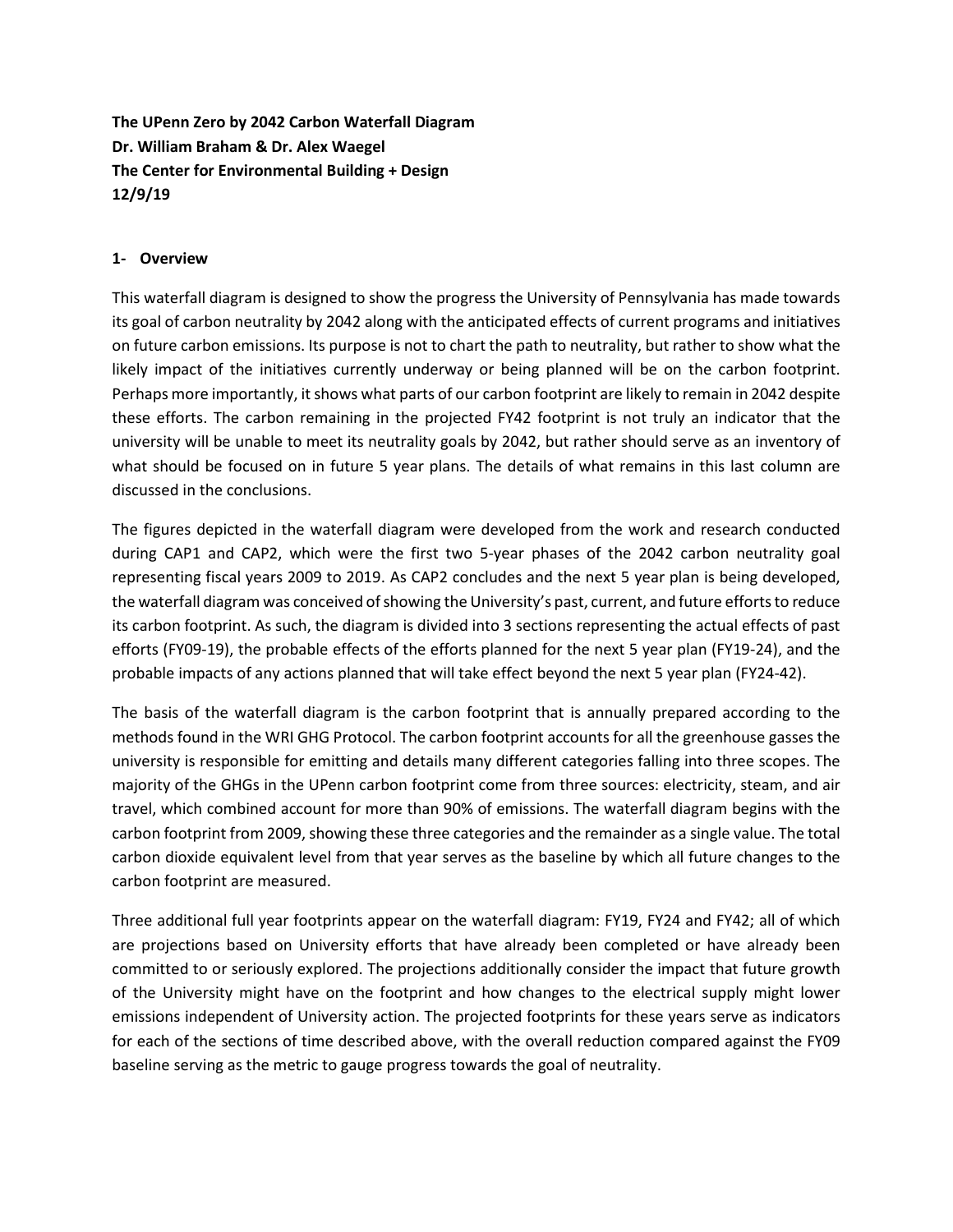Between the full year footprints (FY09, FY19, FY24, and FY42) are additional columns showing changes in the footprint during this time frame. Each section has a column showing the increase that should occur due to growth in campus population and square-footage. Each section also has a column that shows the projected change in carbon due to changes in the supply of energy purchased by the University. The additional columns in each section detail the effects of actions that were, or will be, taken by the University of Pennsylvania. These include the impacts of renovations, recommissioning, changes in electric supply, and other programs / initiatives. The details of these columns are discussed in detail in the sections below.

#### **2- Fiscal Years 2009-2019**

The first section of the waterfall diagram details the largely completed period of time beginning in FY09 and ending in FY19, which as of this draft is nearly complete. As a result the figures presented in this section are largely based on actual reported data rather than projections, though some assumptions were made. One difference in this section compared to the other two is that the impacts of the individual efforts were not broken out, instead only the net impact of all the efforts was presented. Insufficient data existed to properly assign specific reductions to individual projects, largely due to the lack of before and after meter data at the building level for most of this period.

*2.1- Baseline Carbon Footprint, FY09:* Measured according to WRI's GHG Protocol, this is the carbon footprint calculated by the UPenn Carbon Calculator and reported both internally and externally. The FY09 footprint largely exists unchanged from how it was calculated in that year. The one exception is for the carbon attributed to air travel, which was under reported in this year. To account for the current improved reporting of air travel, the FY09 level is held constant with the FY17 level, when reporting stabilized.

*2.2- Campus Growth:* This section represents how much the carbon footprint should have increased from FY09 to FY19 if it were proportional to increases in campus population and square footage of the Penn campus. This was estimated to be 7.6% during this time period.

*2.3- Steam Chiller Added:* The effect of summer steam chiller usage is uncertain and emissions factors for the summer vs remainder of the year are still being determined. Until a new value is decided on, the old 0.0498 MTCDE/mmBtu annul emissions factor is being used. This results in a new category of emissions being added when the steam driven chillers started to be used, which is represented by this category. This addition was accompanied by an assumed reduction in electrical consumption at the chiller, which is described in section 2.5.

*2.4- Change in Electric & Steam Supply Emissions Factor:* During this time period there were substantial reductions in the emissions factors associated with both the electricity purchased from the grid and the steam purchased from Veolia. The electric emissions factor dropped by nearly 31% and the steam emissions factor dropped by more than 22%. As a result, the two largest portions of the carbon footprint reduced significantly without any action required.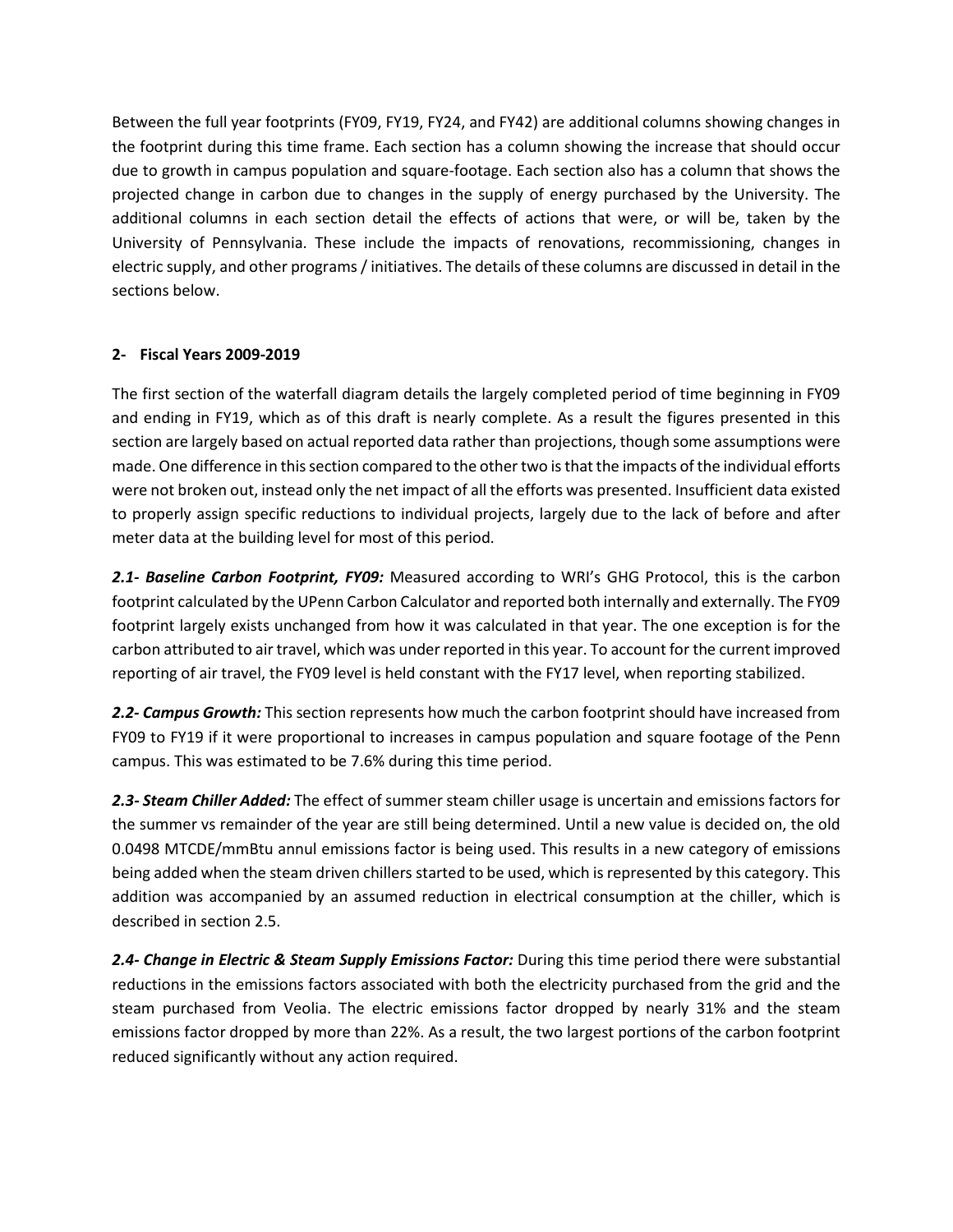*2.5- Reductions to Date:* It was not possible to exactly calculate the impacts of the various initiative undertaken during this time period, but it is possible to deduce what they must have been. Given the starting point of the FY09 Baseline, the ending point of the Projected FY19 Footprint, and the calculated impacts of growth, changing emissions factors, and summer steam, then the reduction can be calculated as the difference between the Baseline and FY19 and the sum of the other three factors (growth, EFs, and summer steam). This was calculated for all 4 major categories of emissions.

[ex: Calculated Reduction = (FY19 – FY09) + Growth + Summer Steam – EF Reductions]

*2.6- Carbon Footprint, FY19:* This is the most recently completed carbon footprint. indicates that the carbon footprint will have reduced by nearly 28.9% between FY09 and FY19. Roughly two-thirds of this reduction is due to the reduced carbon content of our energy supply while the remainder can be attributed to reduced energy consumption and other actions directly taken to mitigate emissions. Roughly one third of the total reductions were mitigated by increases due to campus growth and the switch to summer steam, however, the summer steam was offset through a registered carbon offset program.

#### **3- Fiscal Years 2019-2024**

This section represents the time period that will be covered by the upcoming 5 year plan (CAP3 / CLASP). It begins with the FY19 Footprint and ends with the FY24 projected footprint. Unlike the previous section, which was largely based on historical data, the elements of this section are less certain and are reliant on the specific form the actions will take. The reductions associated with specific actions are drawn from comparable past projects and regional benchmarks for building performance.

*3.1- Campus Growth:* An annual growth rate of 1.5% has been observed across many metrics (square footage, campus personnel, student population) over the last ten years. This rate was applied to all categories compounded across 5 years.

*3.2- Change in Electric Supply Emissions Factor:* The electrical grid has decarbonized at an average annual rate of 3.5% over the last 10 years. This is assumed to continue and is compounded across 5 years.

*3.3- Renovation of 30% of Campus:* This is a continuation of an initiative begun in CAP2 whereby it was stated that the 30% of the campus with the greatest potential for energy reductions (based on EUI vs regional benchmarks for each building type) would be substantially renovated by 2042. This work is assumed to be spread evenly across the 30 year span since it was begin and the total anticipated energy savings anticipated from this effort is assumed to be accrued evenly across that time. Thus this portion represents roughly 5% of the campus being renovated to a performance level equal to the best performing quartile of buildings of that type.

*3.4- Continuous Recommissioning:* Recommissioning is the process of analyzing a buildings systems and then restoring them to optimal performance levels. It is assumed that over time all buildings will drift from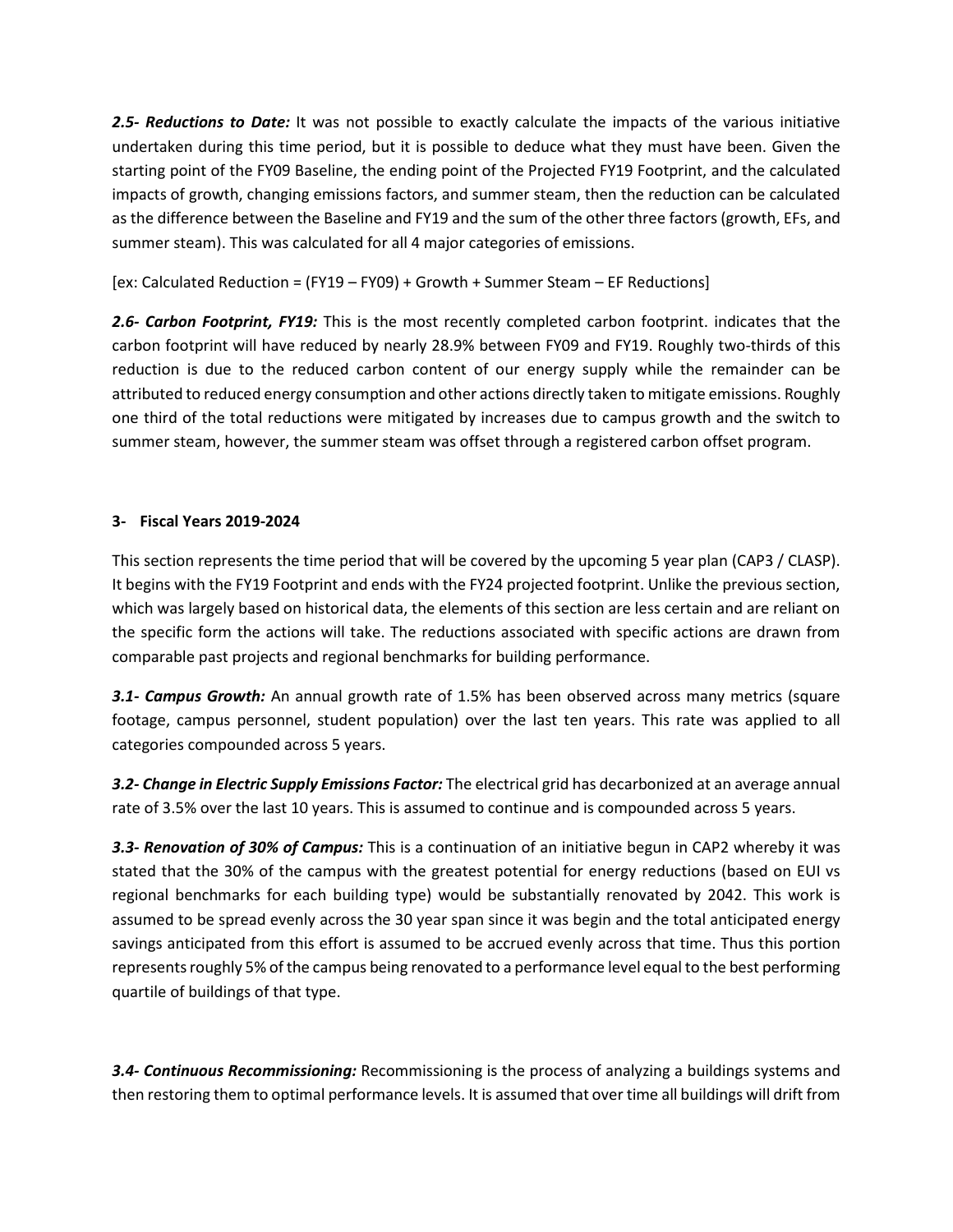this optimal performance level as equipment degrades or fails and as the building itself ages. The continuous recommissioning project is an accelerated schedule of recommissioning campus buildings so that the average level of drift from the optimal performance levels is minimized. This minimizes the number of years that a building will be operating inefficiently over the lifetime of the building.

*3.5- Enhanced Recommissioning:* Is a new, aggressive form of recommissioning involving detailed energy and engineering analyses. It is currently being applied to some of the largest consumer buildings on campus and achieving HVAC energy reductions on the order of 30%. While more expensive and time consuming than traditional recommissioning, the impacts are similarly more impressive.

*3.6- Purchase Renewable Electricity:* This category assumes that the University will make a renewable energy purchase in an amount equal to 75% the current level of electrical consumption and that this energy will be carbon free, such as from solar or wind. While no specific commitment has been made to a renewable power purchase, it is being seriously considered at this level for the near future.

*3.7- Projected Carbon Footprint, FY24:* This is the projected FY24 Carbon Footprint based on the FY19 Footprint and the sum of the impacts of the items described within this section. It is estimated to be nearly 56% below FY09, nearly doubling the decrease from the previous 10 year period in 5 years, but a more than half of the decrease is only realized if the renewable power purchase is followed through. Growth and reductions in the emissions factor for electricity nearly cancel out. At this point, nearly 2/3 of the total remaining carbon is from steam and air travel, with the impact of electricity being greatly reduced due to the renewable energy purchase.

## **4- Fiscal Years 2024-2042**

This section is the most uncertain and least complete. While it is possible significant events could change the projections for FY24, it is taken for granted that the projection for FY42 does not include all of the actions that will impact carbon emissions in this time period. This projection only includes the impact of actions that have already been committed to by the University, thus there is no category for enhanced recommissioning or additional renewable power purchases. Additionally, all projections regarding changes due to growth and decreasing emissions factors are ceased after 5 years as it become impossible to accurate predict these trends beyond this time frame.

*4.1- Campus Growth:* An annual growth rate of 1.5% has been observed across many metrics (square footage, campus personnel, student population) over the last ten years. This rate was applied to all categories compounded across 5 years.

*4.2- Change in Electric Supply Emissions Factor:* The electrical grid has decarbonized at an average annual rate of 3.5% over the last 10 years. This is assumed to continue and is compounded across 5 years.

*4.3- Renovation of 30% of Campus:* This is a continuation of the initiative begun in CAP2 and continued in CAP3 / CLASP whereby it was stated that the 30% of the campus with the greatest potential for energy reductions (based on EUI vs regional benchmarks for each building type) would be substantially renovated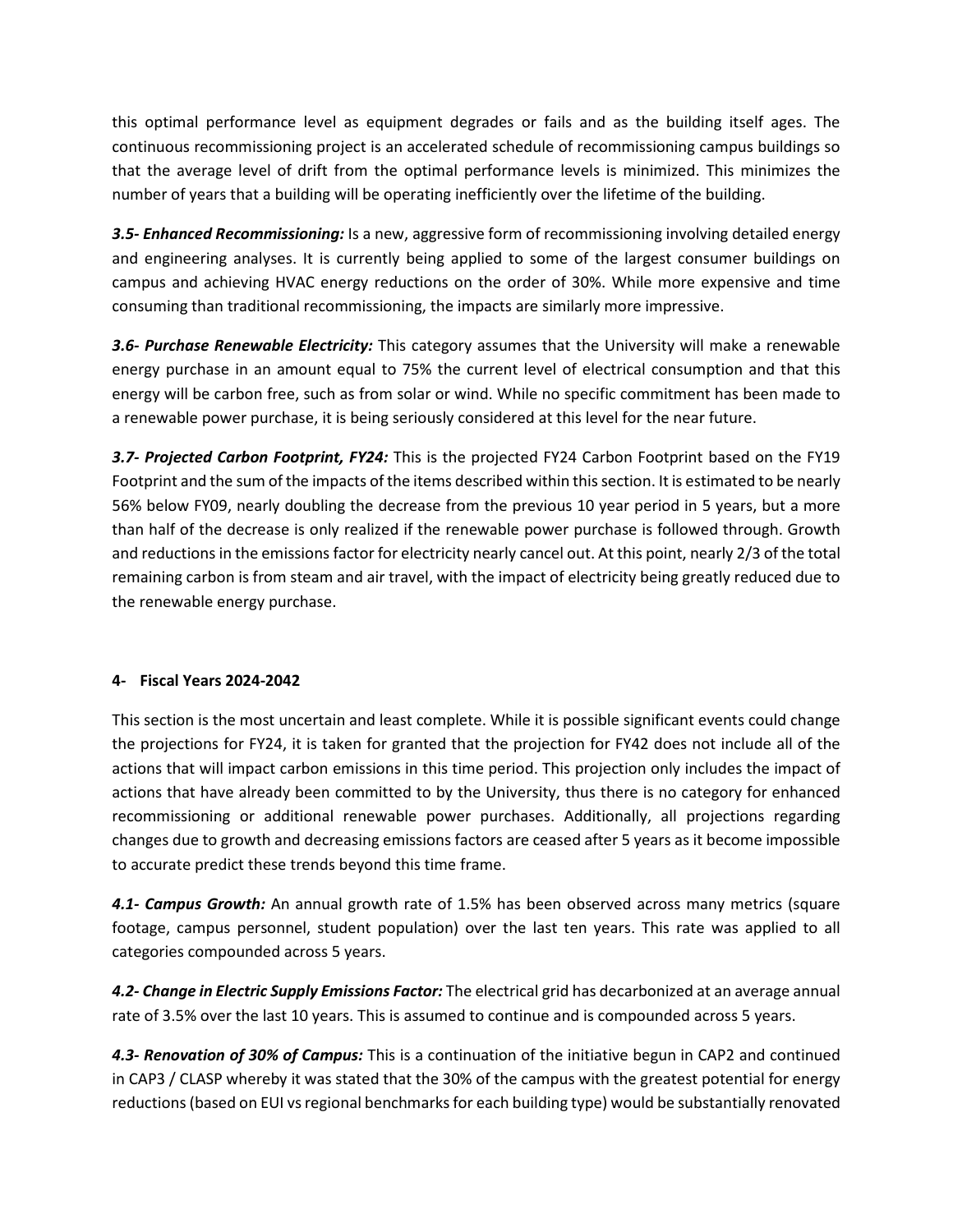by 2042. This work is assumed to be spread evenly across the 30 year span since it was begin and the total anticipated energy savings anticipated from this effort is assumed to be accrued evenly across that time. Thus this portion represents roughly 18% of the campus being renovated to a performance level equal to the best performing quartile of buildings of that type.

*4.4- Continuous Recommissioning:* This is a continuation of the initiative begun in CAP2 and continued in CAP3 / CLASP. Recommissioning is the process of analyzing a buildings systems and then restoring them to optimal performance levels. It is assumed that over time all buildings will drift from this optimal performance level as equipment degrades or fails and as the building itself ages. The continuous recommissioning project is an accelerated schedule of recommissioning campus buildings so that the average level of drift from the optimal performance levels is minimized. This minimizes the number of years that a building will be operating inefficiently over the lifetime of the building.

*4.5- Operational Changes:* This is a catch all category that includes all of the energy saving / emission reducing strategies employed by the University such as: power down challenges, education & awareness campaigns, conversion to electric vehicles, use of occupancy sensors, etc. In absence of better data, this reduction was assumed to be 5% across the board by 2042.

*4.6- Projected Carbon Footprint, FY42:* This is the projected remaining carbon once all the projected increases and decreases that can *CURRENTLY BE ANTICIPATED AND ESTIMATED* have been added or subtracted from the last measured footprint (FY18 / FY19 Projected). At this juncture, it is estimated that current efforts will serve to negate slightly more than half of the FY09 carbon footprint. The current efforts are believed to be sufficient to nearly negate all emissions from electric consumption and to significantly reduce the emissions from steam use, substantial emissions still remain unaccounted for from steam and air travel which will make up more that 80% of the FY42 footprint. This indicates that future 5 year plans will need to think outside of the box to find plans to eliminate or offset this carbon, as current initiatives are unable to eliminate it.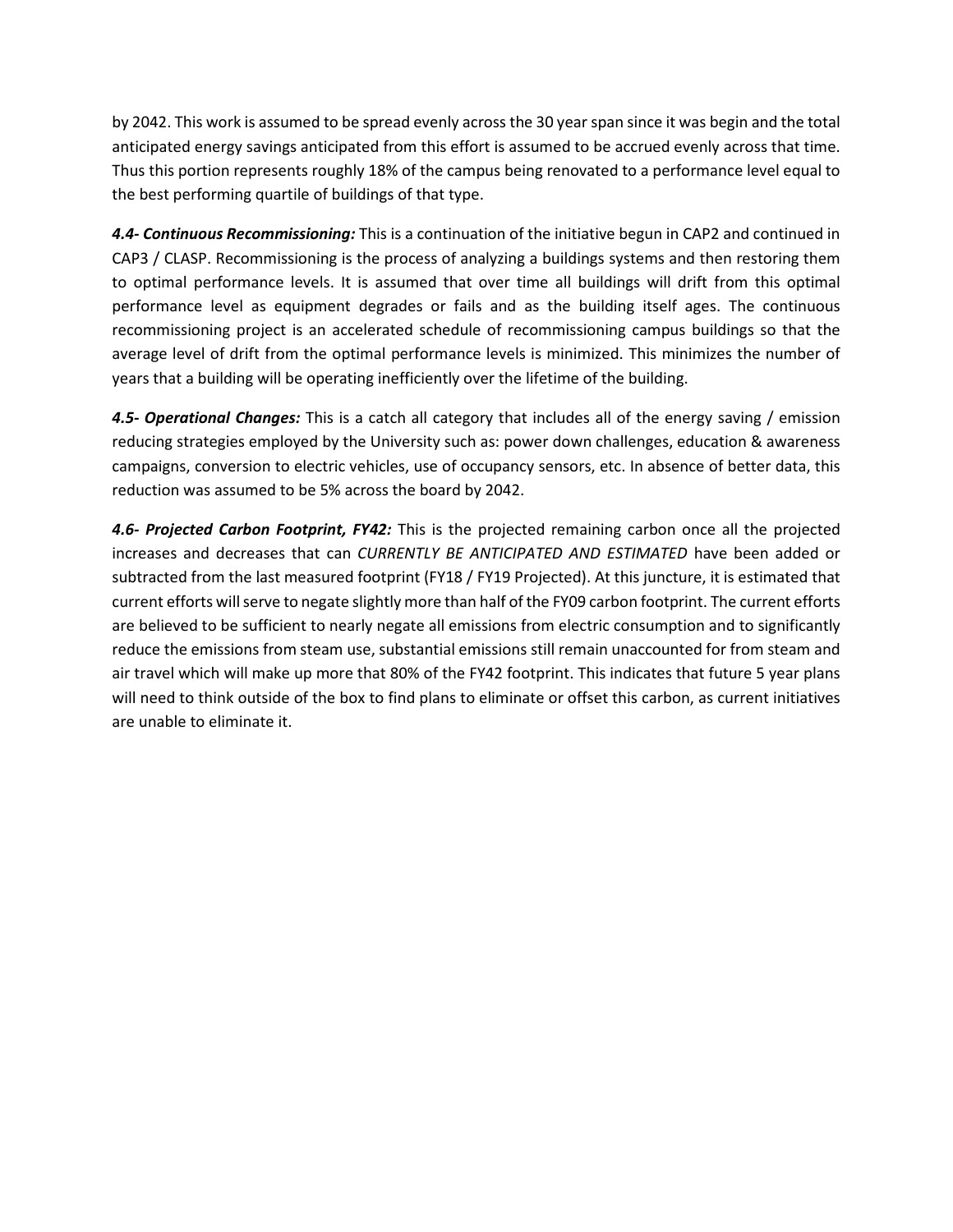## **Faculty Senate Executive Committee Actions Wednesday, January 22, 2020**

**Chair's Report.** Faculty Senate Chair-Elect Kathleen Hall Jamieson presided over the meeting in the absence of Faculty Senate Chair Steven Kimbrough. Prof. Jamieson reported on the work of the Senate's two recently established ad hoc committees. The Ad Hoc Committee on Scholarly Communication is completing a knowledge-gathering process and is expected to continue its work into the next academic year. The Ad Hoc Committee on the Institutional Response to the Climate Emergency ("CIRCE") plans to divide into three working subcommittees (Education & Research; Operations of the University; and Community, Internal & External) and is inviting suggestions for topics the committee should investigate. Both committees will report on their work to SEC later this spring.

**Past Chair's Report.** No report was offered.

**Update from the Office of the President.** President Amy Gutmann reported on Penn's innovations in higher education during her term as president. There are now 23 Penn Integrates Knowledge Professors, the faculty has grown measurably more diverse in its inclusion of women and underrepresented minorities, the Sachs Program for Arts Innovation has given nearly 50 grants toward using arts to make positive social impact, faculty and students are working hard on getting people out to vote in elections, the Environmental Innovations Initiative is identifying ways to reduce Penn's carbon footprint, and the AlgoWatch Team at Penn Engineering and other Penn schools is monitoring technological algorithms to ensure that fairness, ethics, and privacy are taken into consideration. The Paideia Program has launched four courses, open to all Penn undergraduates, which aims to educate "the whole person" on the topics of citizenship, dialogue across divides, service, and learning to thrive as a person in society. President Gutmann then addressed questions posed by SEC members, including discussing models for and obstacles to considering civic engagement by faculty in promotion and tenure review.

**Moderated Discussion.** SEC members held a robust discussion about whether and how faculty civic engagement should be considered in promotion and tenure review. The ideas generated will be organized and shared with SEC members for distribution to their constituencies. A standing committee of the Senate may also take up the issue during the next academic year.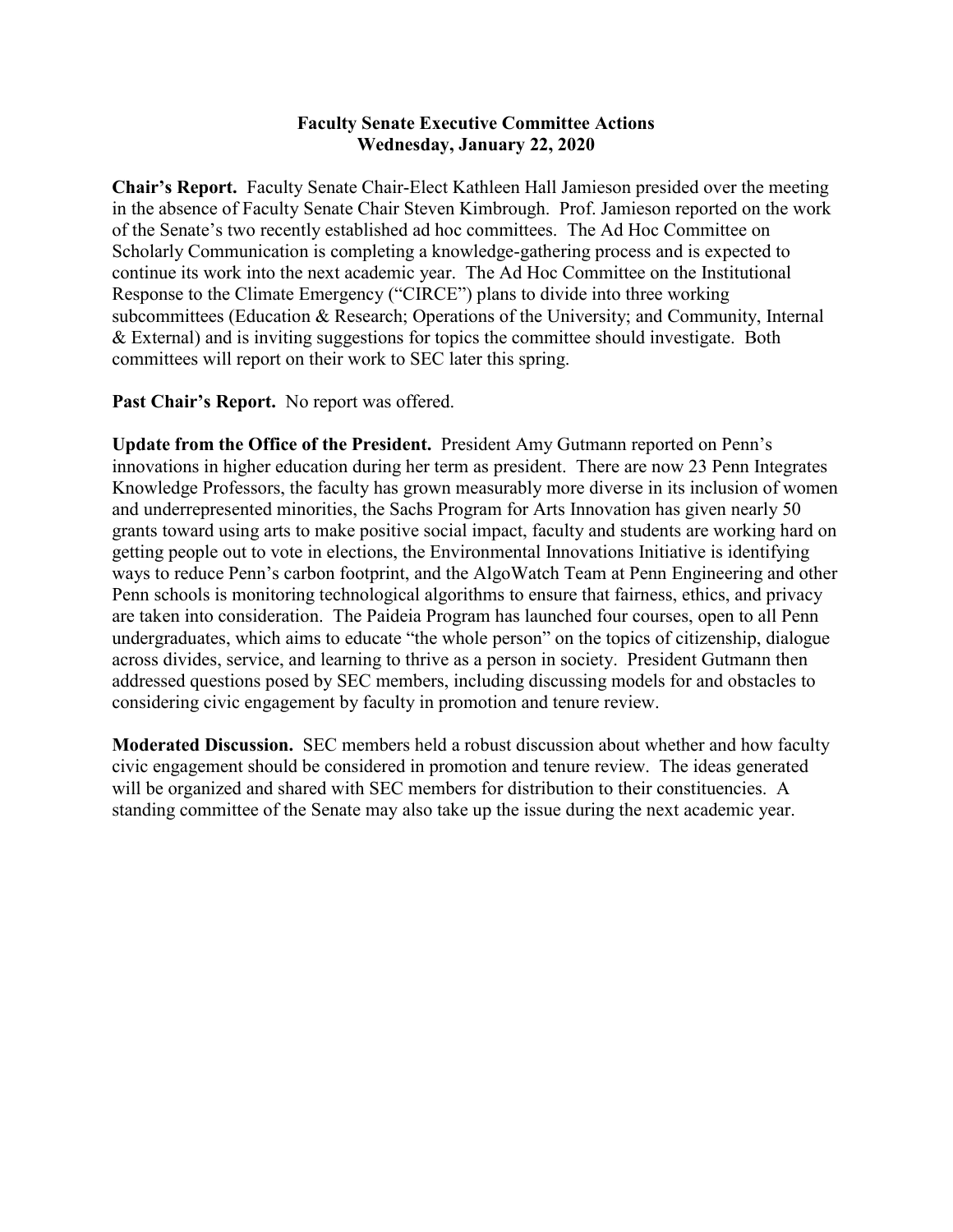## **Faculty Senate Executive Committee Actions Wednesday, February 12, 2020**

**Chair's Report.** Faculty Senate Chair Steven Kimbrough reported that the Vice Provost for Education welcomes comments on the proposed 2022-2023 academic calendar, which was shared with SEC members. Comments may be submitted to  $\frac{1}{2}$  canose  $\frac{1}{2}$  canose  $\frac{1}{2}$  through March 18, 2020.

**2020 Senate Committee on Committees.** The roster for the 2020 Senate Committee on Committees was discussed and additional new members were identified.

**Past Chair's Report.** Faculty Senate Past Chair Jennifer Pinto-Martin offered an update on the 2019 Your Big Idea Wellness program. Three initiatives were funded and have been launched. The [Penn Food and Wellness Collaborative](http://www.cphi.upenn.edu/cphi/Penn-Food-and-Wellness-Collaborative.html) is leading the creation of the "Penn Park Farm," Penn's first campus urban farm. Construction of a garden and greenhouse is in progress at the farm. The farm will be host to a wide variety of programming including class visits, internships, workshops, volunteer opportunities, and events, with an emphasis on promoting wellness on campus. [NatureRx at Penn,](http://www.cphi.upenn.edu/cphi/nature-rx-at-penn.html) based on a successful model at Cornell University, engages Penn students, faculty, and staff to spend time in nature in order to reduce stress and anxiety, increase energy, and have protected, restorative time. A "prescription pad" and app directs users to one of 12 green spaces in walking distance from the central campus. In addition, ongoing [themed](http://www.cphi.upenn.edu/cphi/Weekly-Themed-Wellness-Walks.html)  [wellness walks](http://www.cphi.upenn.edu/cphi/Weekly-Themed-Wellness-Walks.html) welcome from 10 to 50 participants each week. Any community member may register to host a wellness walk.

The theme of wellness has infused the campus community. The Office of Student Conduct's [Restorative Practices at Penn](https://www.osc.upenn.edu/mediation-conflict-resolution-mediation) emphasize a shift in resolving violations of the Code of Student Conduct away from punitive measures and toward health-and-wellness-focused measures of resolving conflicts in productive ways. Stickers and flyers with information about accessing behavioral wellness resources were distributed to all, courtesy of the Department of Public Safety and the Office of the Vice Provost for Education.

**Update from the Office of the Provost.** Provost Wendell Pritchett continued the discussion on civically engaged scholarship that the SEC began with President Gutmann in January 2020. Provost Pritchett reminded SEC that the matter of civically engaged scholarship is a longstanding personal passion of his, as evidenced by his [Graduate Academic Engagement](https://penntoday.upenn.edu/news/inaugural-provosts-graduate-academic-engagement-fellowships-awarded)  [Fellowship Program.](https://penntoday.upenn.edu/news/inaugural-provosts-graduate-academic-engagement-fellowships-awarded) Although University rules require excellence in research, teaching, and service, tenure standards in each of these areas are set at the department or school level rather than at the University level. Because "cultural" change in which activities are considered excellent and merit tenure largely originates at the grassroots level, Provost Pritchett urged SEC members to initiate conversations on this matter at the departmental level. He stated a willingness to start a discussion with the Deans and a willingness to consider whether development of school-level conversation starting points for use by Deans would be beneficial.

**Moderated Discussion.** Prof. Kimbrough encouraged SEC members to begin dialogues on the role of public engagement in promotion and tenure with constituents in their departments. A short-term goal might be to ask departments or schools (as appropriate) to add a question to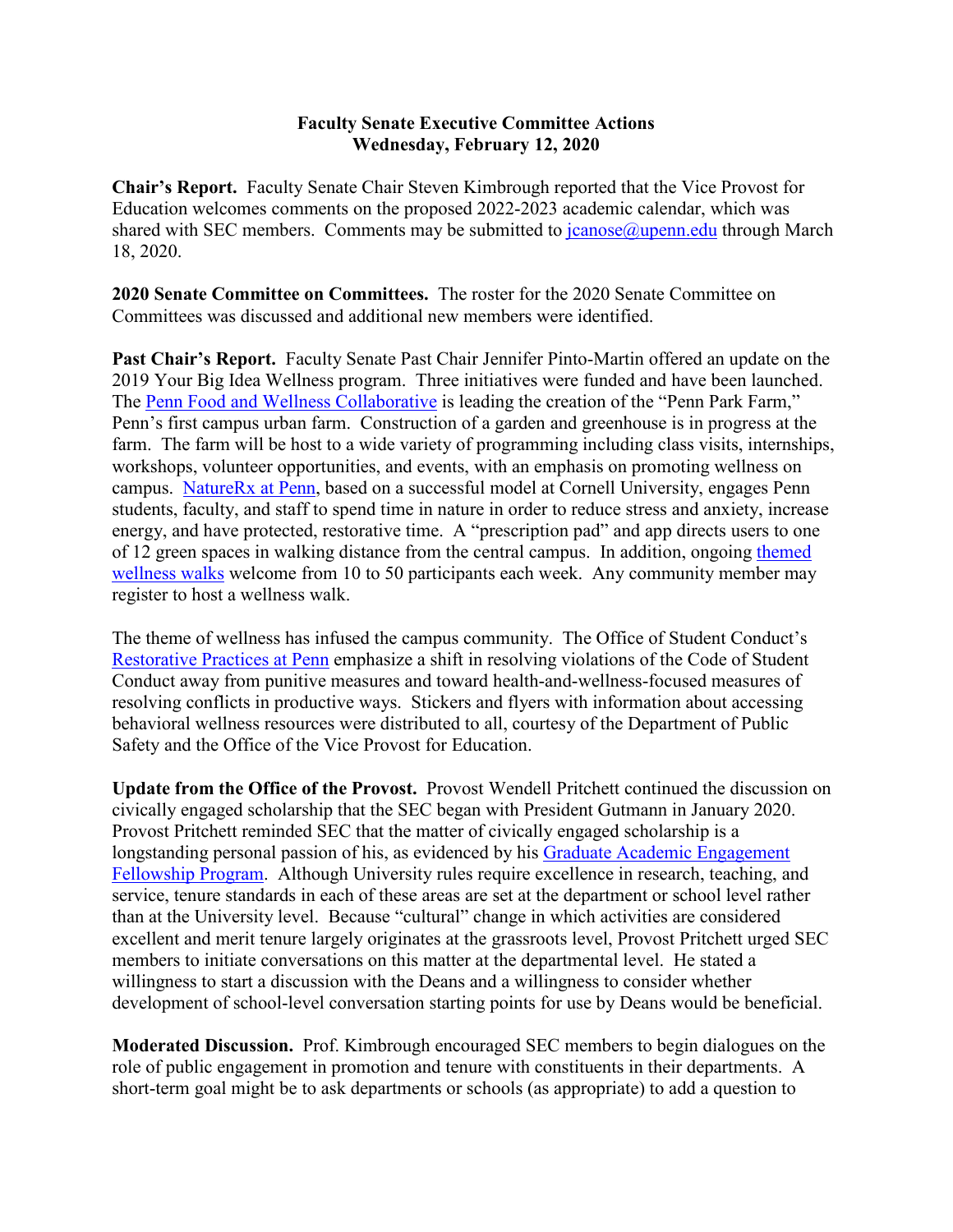annual faculty activity reports: "Did you engage in any other activity that you believe shows evidence of excellence and does not readily fit into the categories of research, teaching, or service?" SEC members concurred that "innovation" should be included in this fourth category, and that the term "broader impacts" should be used rather than "engagement" to minimize language having potential political connotations. SEC members also encouraged that a similar question be added to the Vice Provost for Faculty's next climate survey.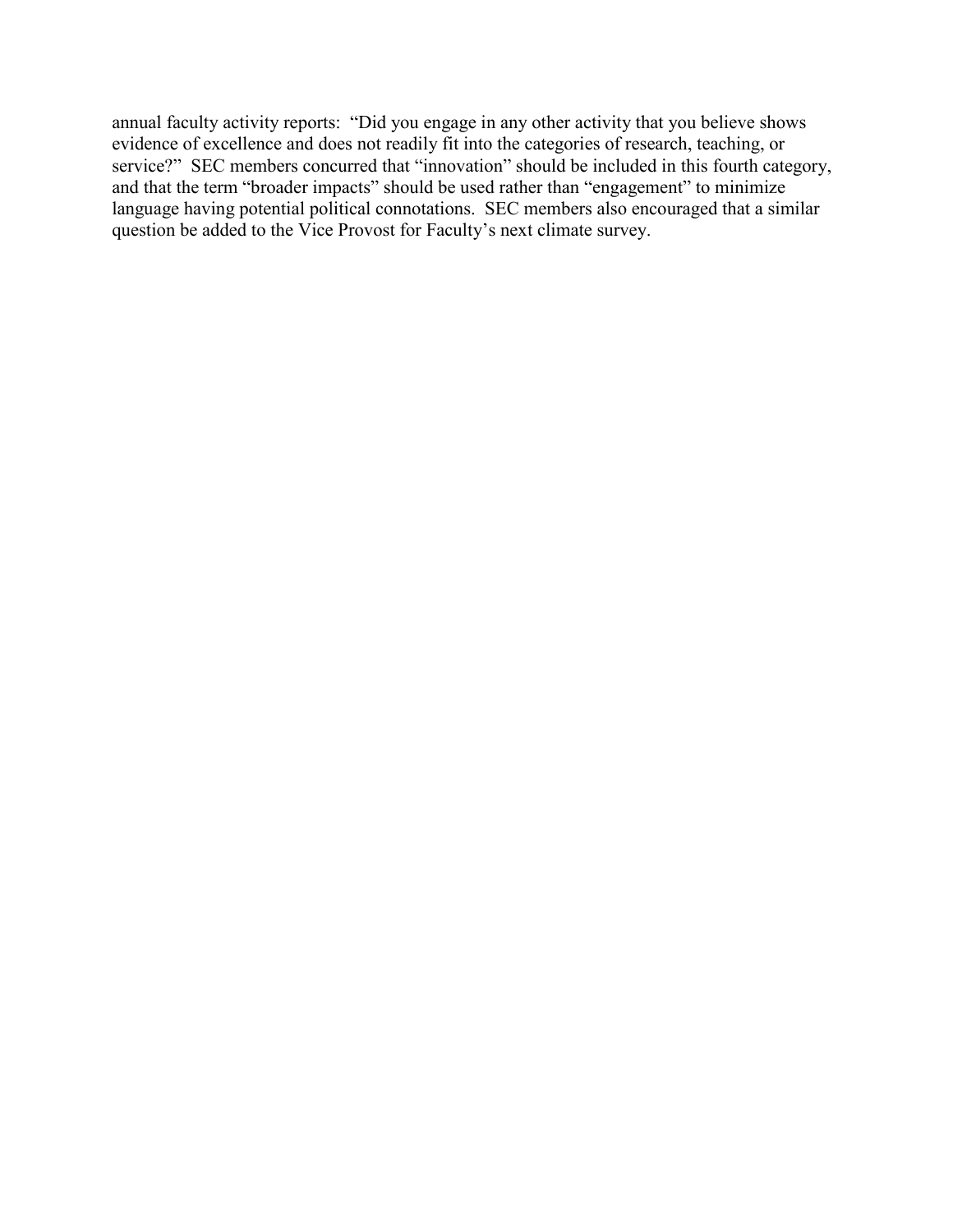#### **Faculty Senate Executive Committee Actions Wednesday, March 18, 2020**

**Chair's Report.** Faculty Senate Chair Steven Kimbrough reported that the work of all the Senate Committees is continuing apace. In particular, the Senate's two ad hoc committees – the Committee on the institutional Response to the Climate Emergency and the Committee on Scholarly Communication – are invited to provide verbal interim reports to SEC at its next meeting.

#### Past Chair's Report. No report was offered.

**Get Out the Vote.** SEC member and Professor of Communication, Psychology, and Marketing Emily Falk, together with representatives of the Netter Center for Community Partnerships (Associate Director Cory Bowman and Emerson Fellow Benjamin Oh), presented a non-partisan proposal to advance voter registration, education, and voting across Penn students, staff, and faculty through faculty-student-staff partnerships. Helping students become better and more informed citizens is key to Penn's educational mission, a key component of which is becoming an informed voter. However, voter turnout among Penn community members remains lower than ideal, based on available data. The proposed non-partisan effort would be managed in coordination with the student group "Penn Leads the Vote," which has laid groundwork by encouraging peers to be engaged and educated voters. To date, the student effort has focused on student registration; institutional support could enhance students' registration, educational, and voter turnout efforts. Peer institutions including Northwestern and Stanford have successfully launched efforts similar to this proposal. In the future, this partnership could help expand the work currently being done in partnership with the West Philadelphia community, particularly local schools.

SEC members unanimously endorsed a non-partisan proposal to request institutional action by Fall 2020 on the following matters:

- For implementation during Spring 2020: (1) launch a stand-alone Canvas module for all students that would include links to the Penn Leads the Vote website (pennvotes.org) and a COVID-19 specific voter guide; (2) request a University Notification from the President and Provost on primary registration and voting, beginning with one that would address voting challenges posed by the ongoing pandemic response.
- For implementation by Fall 2020: (1) continue the stand-alone Canvas module for all students that would include links to the Penn Leads the Vote website (pennvotes.org) and voter guide; (2) integrate voter registration (either locally or at the student's permanent home address) with course registration; (3) integrate pennvotes.org materials into Study Abroad orientation to support students in voting while abroad; (4) offer students the option to receive voter engagement communications via email as part of student onboarding, and face-to-face voter registration as part of New Student Orientation; (5) train Resident Assistants and Graduate Assistants to participate in voter engagement efforts within the College House system; (6) integrate registration and voting into the College House system; (7) improve business processes that would provide voter registration materials to all new faculty and staff during onboarding; (8) improve the Penn Mail system to expedite voting-related mail; and (9) continue University Notification from the President and Provost on registration and voting.

Actions that could be taken at the school and departmental levels were discussed. Professor Falk also encouraged action at the individual faculty level, including: listing key voting dates and Penn Leads the Vote resources on all course syllabi and on Canvas; considering the use of some class time to discuss voter engagement efforts; and considering involvement with a cross-university voter engagement group that would meet semesterly to coordinate efforts.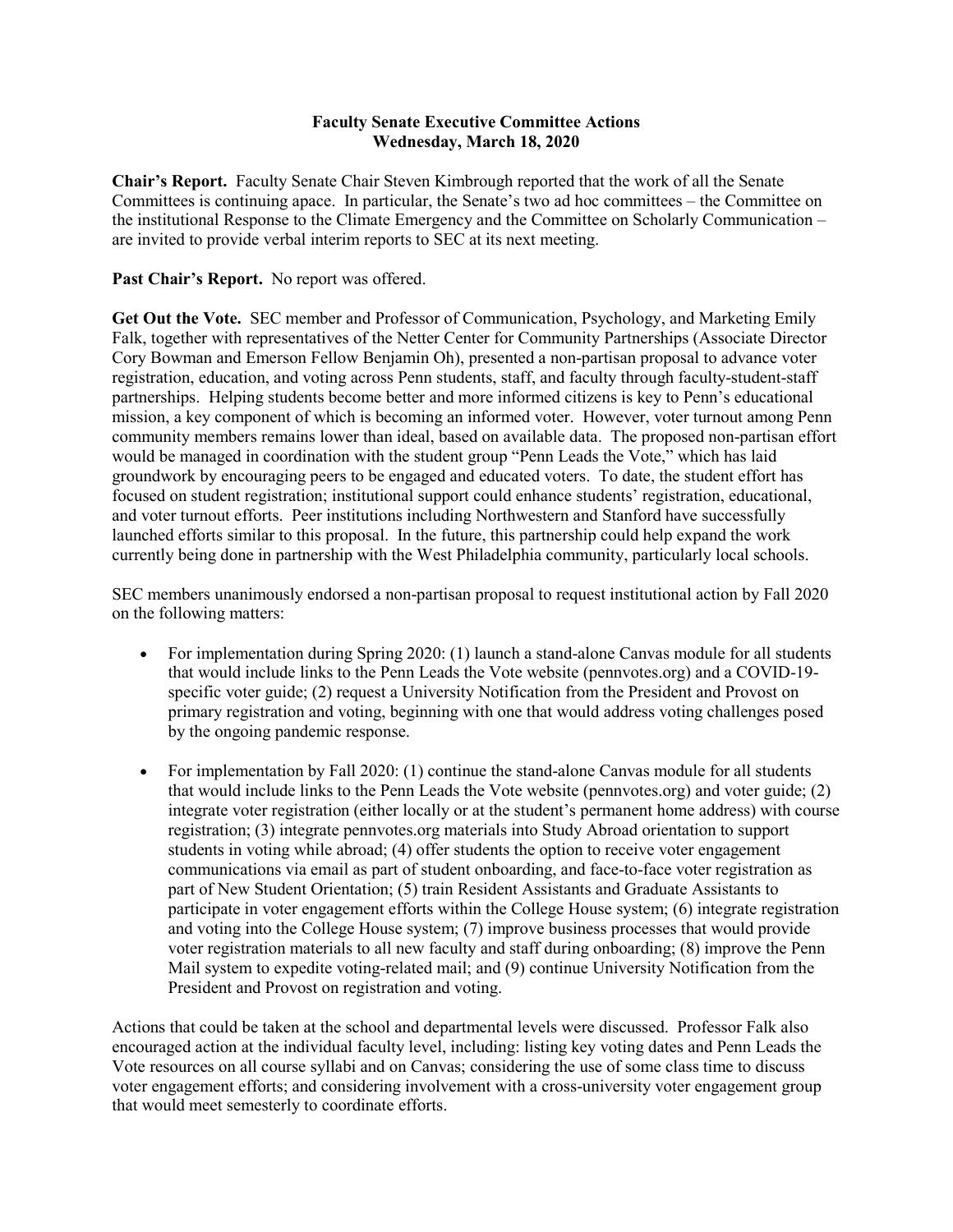All members of the University community are invited to contact Emily Falk (emily.falk@asc.upenn.edu), Benjamin Oh (benoh@sas.upenn.edu), or Cory Bowman (bowman@upenn.edu) to get involved in the voter engagement effort.

**Proposed Statement on Impacts to Faculty Travel by the COVID-19 Outbreak.** SEC members reviewed a proposed statement urging departmental tenure and promotion review committees to consider papers accepted at scholarly conferences the same credit in the tenure and promotion process that they would have received had the paper actually been delivered. SEC members supported the content of the statement but expressed by consensus that the statement could be broadened. The statement will be revised and circulated by email for consideration prior to the next SEC meeting.

**Coping with Changes to Penn's Operations Resulting from the COVID-19 Outbreak.** SEC members discussed three issues arising from changes to Penn's operations during Spring 2020: campus housing for students wishing to remain on campus; approaching grading policies and practices amid the shift to online-based instruction; and policies and expectations for recording lectures and discussions convened online.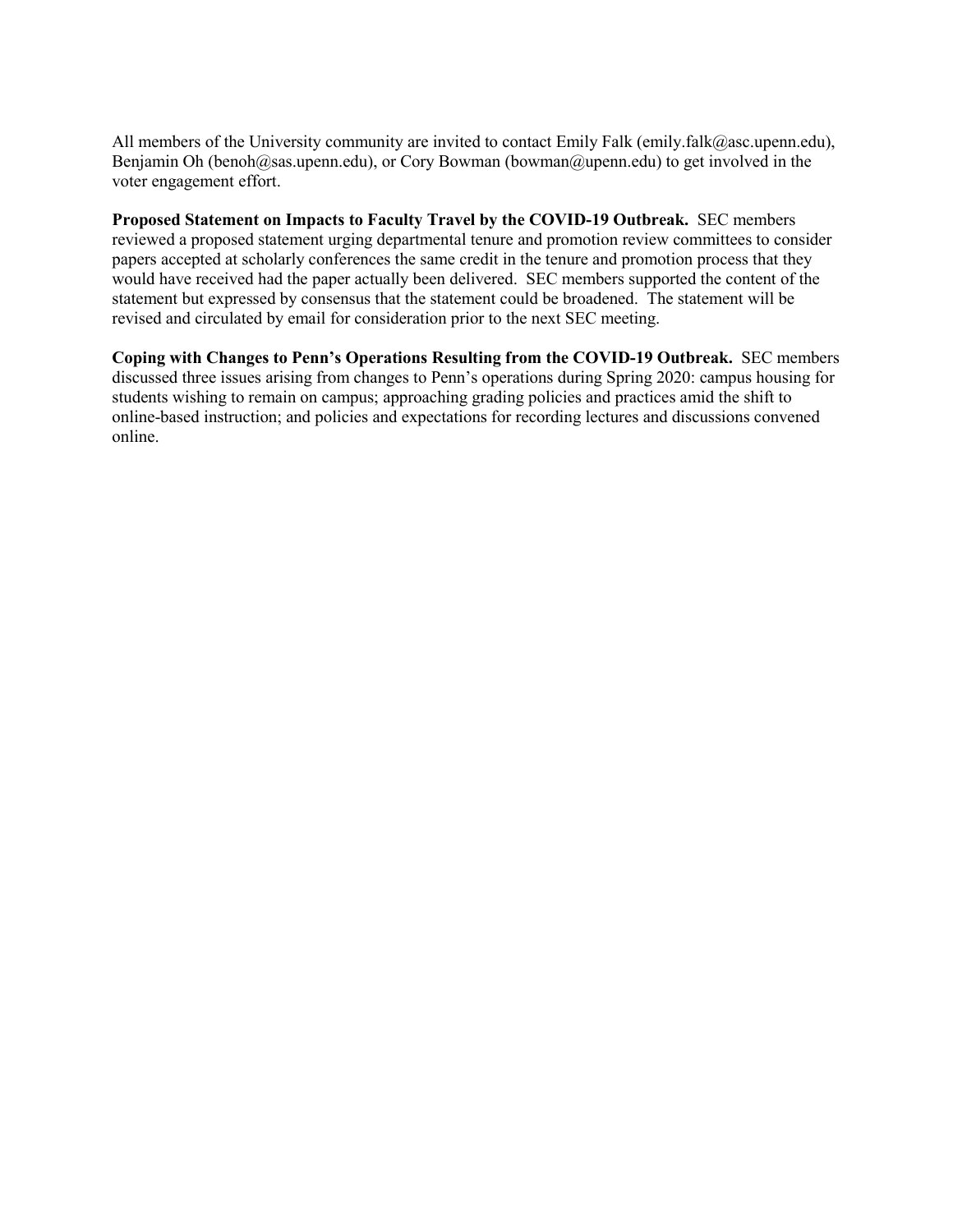#### **Faculty Senate Executive Committee (SEC) Actions Wednesday, April 15, 2020**

**Chair's Report.** Faculty Senate Chair Steven Kimbrough informed SEC of the establishment of the Faculty Senate Ad Hoc Committee on Planning for Post-Pandemic Penn (PPPP). Professor Kimbrough provided a rationale for the establishment of PPPP and enumerated its initial membership roster.

"The ongoing pandemic immediately puts universities, Penn not excepted, into difficult circumstances. Beyond the exigencies of the moment, we can expect deep uncertainty, difficult tradeoffs, and the risk of wrenching consequences in both the near- and longer-term future. For these reasons, now is the time to bring our faculty's intellectual resources to discussions, planning, and decisions for the near- and longerterm future of post-pandemic Penn.

"In consequence, the Faculty Senate will create an ad hoc committee on Planning for Post-Pandemic Penn. Initial core members of PPPP, all of whom have agreed to serve, have had significant faculty leadership roles. This affords legitimacy and draws upon a wide scope of pertinent experience. The committee will begin exploratory discussions immediately and ramp up its work over the summer and fall. In doing so, the committee will—as the main part of its mission—reach out across Penn to the faculty, and indeed to all of Penn, searching for ideas, insights, information, and knowledge from all available perspectives.

"I would anticipate that the committee will follow the successful example of CIRCE [Senate Ad Hoc Committee on the Institutional Response to the Climate Emergency], expanding its membership and forming subcommittees that can work in parallel. Everyone who has been invited to serve on PPPP has accepted the invitation. I imagine that hundreds of Penn faculty would be willing and eager to serve, and would have invaluable contributions to make. We must all acknowledge that this presents a formidable management problem. At the top of PPPP's agenda will be to develop approaches for soliciting ideas from the larger community.

"We have informed President Gutmann and Provost Pritchett of this plan. I believe that they see this as we see it: activating the PPPP committee is a profoundly constructive and uniting event. May SEC's goal of fostering exemplary deliberations be reaffirmed and taken to an even higher level of excellence."

The initial membership roster of PPPP includes:

- Jennifer Pinto-Martin, Viola MacInnes/Independence Professor of Nursing, *CHAIR*
- Anita Allen, Henry R. Silverman Professor of Law and Professor of Philosophy
- William Braham, Professor of Architecture
- Peter Cappelli, George W. Taylor Professor and Professor of Management
- Chenoa Flippen, Associate Professor of Sociology
- Kathleen Hall Jamieson, Elizabeth Ware Packard Professor of Communication
- Steven Kimbrough, Professor of Operations, Information and Decisions
- Howard Kunreuther, James G. Dinan Professor Emeritus of Operations, Information and Decisions
- Harvey Rubin, Professor of Medicine
- Santosh Venkatesh, Professor of Electrical and Systems Engineering
- Bethany Wiggin, Associate Professor of German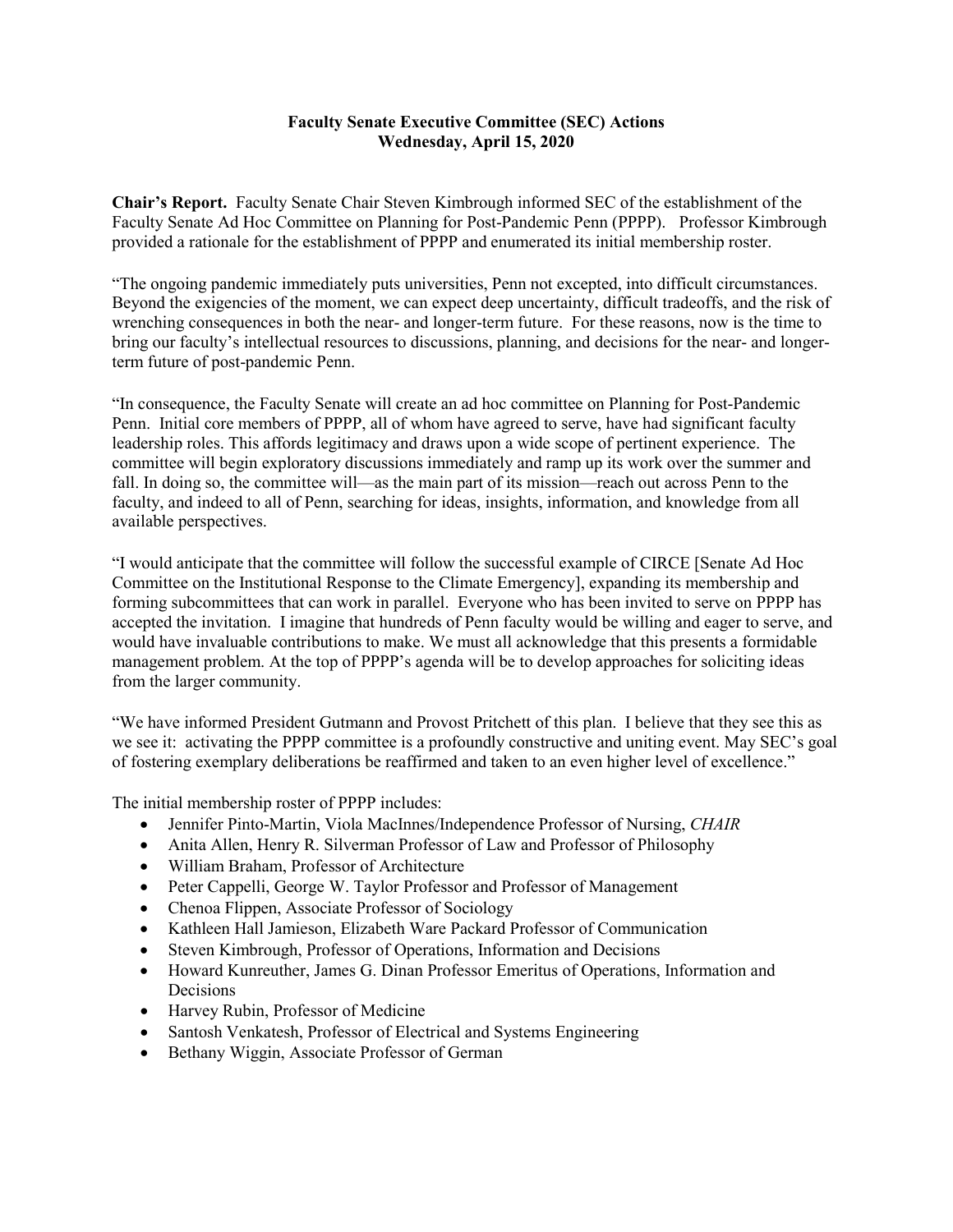**Past Chair's Report.** Faculty Senate Past Chair Jennifer Pinto-Martin, in her capacity as a member of the Faculty Senate Nominating Committee, informed SEC that the Faculty Senate Nominating Committee has appointed William Braham, Professor of Architecture, as Chair-Elect of the Faculty Senate.

**Get Out the Vote Update.** SEC member and Professor of Communication, Psychology, and Marketing Emily Falk, reported on progress made on the Get Out the Vote initiative since the previous SEC meeting.

**Update from the Senate Ad Hoc Committee on the Institutional Response to the Climate Emergency ("CIRCE").** CIRCE Chair and its Subcommittee on Operations Chair William Braham, Chair of CIRCE Subcommittee on Community and Policy Chair Simon Richter, and CIRCE Subcommittee on Research and Education Chair Michael Weisberg each offered interim reports in turn on the work of CIRCE to-date.

**Update from the Senate Ad Hoc Committee on Scholarly Communication ("ScholComm").**  ScholComm Chair Daniel Raff, along with Associate Vice Provost and Deputy University Librarian Jon Shaw and Associate University Librarian for Collections Brigitte Weinsteiger, each offered interim reports in turn on the work of ScholComm to-date.